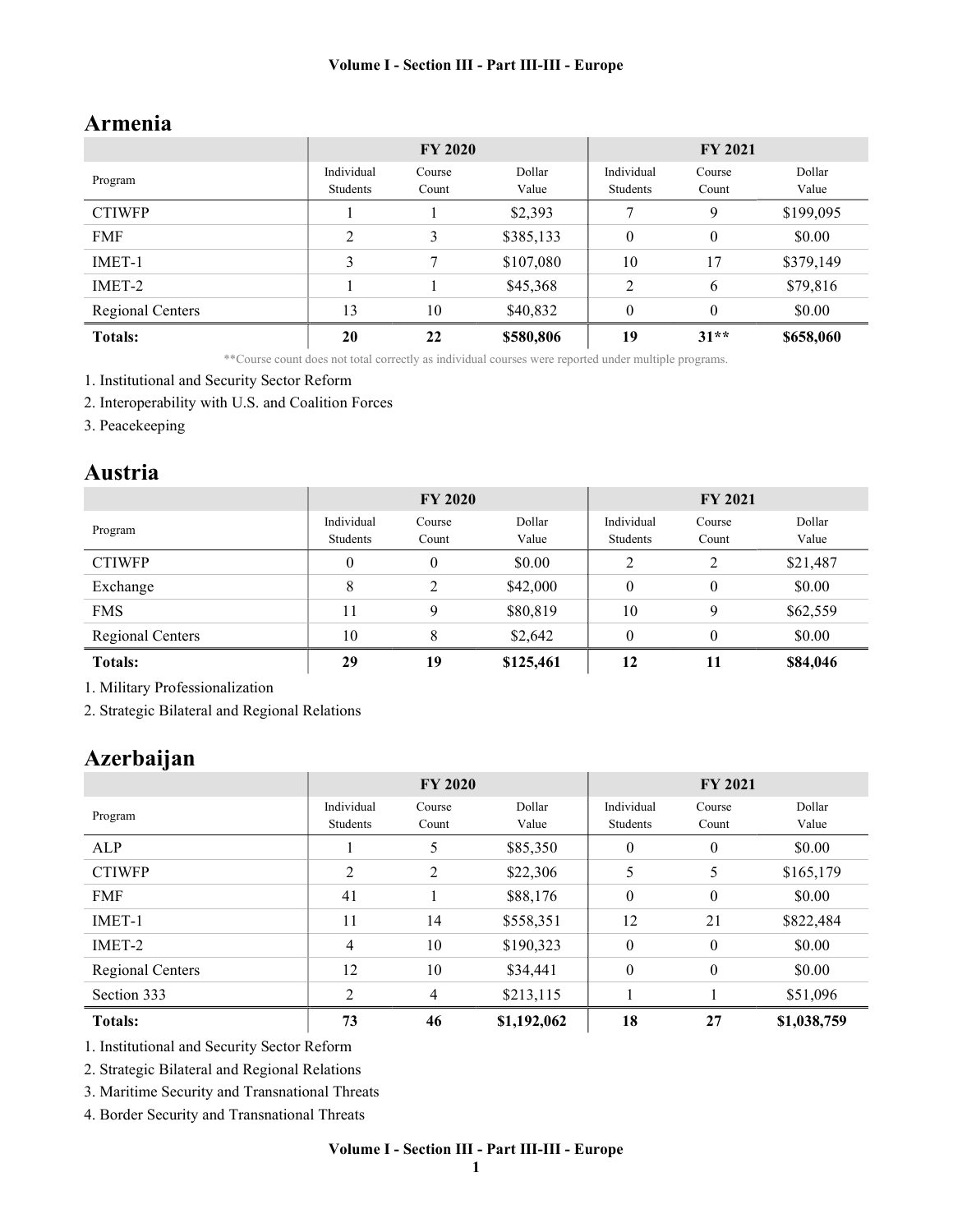# Belarus

|                         | <b>FY 2020</b>         |                 |                 | <b>FY 2021</b>         |                 |                 |
|-------------------------|------------------------|-----------------|-----------------|------------------------|-----------------|-----------------|
| Program                 | Individual<br>Students | Course<br>Count | Dollar<br>Value | Individual<br>Students | Course<br>Count | Dollar<br>Value |
| <b>Regional Centers</b> |                        |                 | \$8,811         |                        |                 | \$0.00          |
| <b>Totals:</b>          |                        |                 | \$8,811         |                        |                 | <b>\$0.00</b>   |

1. Engage in regional security seminars

# Bosnia & Herzegovina

|                   | <b>FY 2020</b>         |                 |                 | <b>FY 2021</b>         |                  |                 |
|-------------------|------------------------|-----------------|-----------------|------------------------|------------------|-----------------|
| Program           | Individual<br>Students | Course<br>Count | Dollar<br>Value | Individual<br>Students | Course<br>Count  | Dollar<br>Value |
| <b>CTIWFP</b>     | 4                      | $\overline{4}$  | \$37,035        | 2                      | 2                | \$23,000        |
| <b>FMF</b>        | 4                      | $\overline{2}$  | \$12,732        | $\mathbf{0}$           | $\mathbf{0}$     | \$0.00          |
| IMET-1            | 23                     | 39              | \$1,346,022     | 18                     | 28               | \$822,226       |
| IMET-2            | $\overline{2}$         | 4               | \$81,320        | 5                      | 8                | \$152,000       |
| PKO               |                        |                 | \$0.00          | $\boldsymbol{0}$       | $\mathbf{0}$     | \$0.00          |
| Regional Centers  | 16                     | 10              | \$8,811         | $\boldsymbol{0}$       | $\mathbf{0}$     | \$0.00          |
| Section 333       | 59                     | 12              | \$376,574       | $\boldsymbol{0}$       | $\boldsymbol{0}$ | \$0.00          |
| Service Academies | $\overline{2}$         | 2               | \$642,020       | $\mathbf{0}$           | $\theta$         | \$0.00          |
| <b>Totals:</b>    | 111                    | 74              | \$2,504,514     | 25                     | 38               | \$997,226       |

1. Institutional and Security Sector Reform

2. Military Professionalization

3. Interoperability with U.S. and Coalition Forces

4. Response to Humanitarian and Natural Disasters

5. Demining/Explosive Ordinance Disposal

# **Cyprus**

|                | <b>FY 2020</b>         |                 |                 | <b>FY 2021</b>         |                 |                 |
|----------------|------------------------|-----------------|-----------------|------------------------|-----------------|-----------------|
| Program        | Individual<br>Students | Course<br>Count | Dollar<br>Value | Individual<br>Students | Course<br>Count | Dollar<br>Value |
| <b>CTIWFP</b>  |                        |                 | \$0.00          |                        |                 | \$130,547       |
| <b>Totals:</b> | U                      |                 | \$0.00          |                        | Ĵ               | \$130,547       |

1. Maritime Security and Transnational Threats

# Finland

|                         | <b>FY 2020</b>         |                 |                 | <b>FY 2021</b>         |                 |                 |
|-------------------------|------------------------|-----------------|-----------------|------------------------|-----------------|-----------------|
| Program                 | Individual<br>Students | Course<br>Count | Dollar<br>Value | Individual<br>Students | Course<br>Count | Dollar<br>Value |
| <b>FMS</b>              | 26                     | 25              | \$2,123,147     | 19                     | 16              | \$701,808       |
| <b>Regional Centers</b> |                        |                 | \$8,811         |                        |                 | \$0.00          |
| <b>Totals:</b>          | 32                     | 29              | \$2,131,958     | 19                     | 16              | \$701,808       |

1. Interoperability with U.S. and Coalition Forces

2. Military Professionalization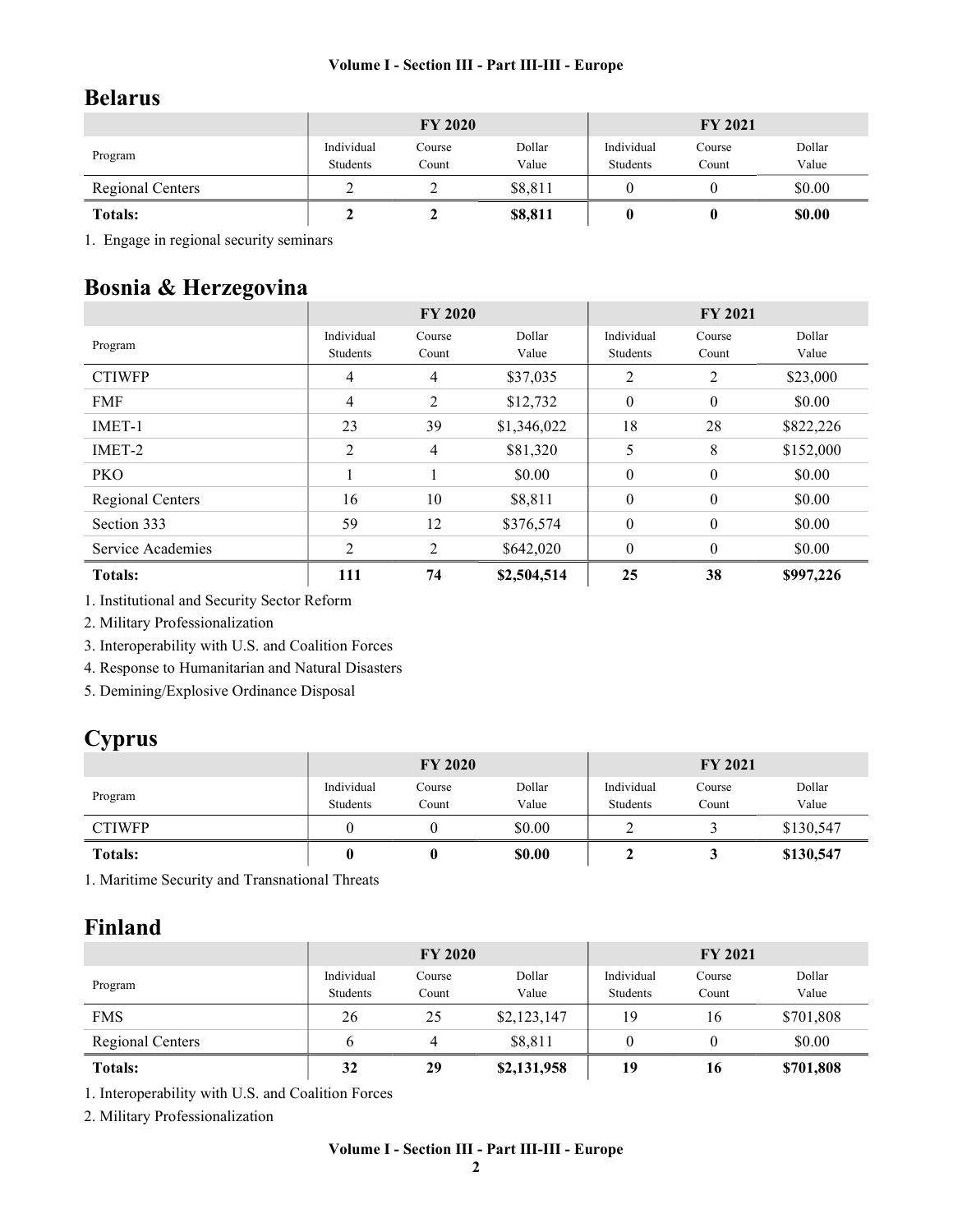# Georgia

|                         | <b>FY 2020</b>         |                  |                 | <b>FY 2021</b>         |                  |                 |
|-------------------------|------------------------|------------------|-----------------|------------------------|------------------|-----------------|
| Program                 | Individual<br>Students | Course<br>Count  | Dollar<br>Value | Individual<br>Students | Course<br>Count  | Dollar<br>Value |
| <b>ALP</b>              | $\theta$               | $\theta$         | \$0.00          | 1                      | 5                | \$69,866        |
| <b>CRSP</b>             | 576                    | 9                | \$9,029,072     | $\mathbf{1}$           | 1                | \$5,645,000     |
| <b>CTIWFP</b>           | 11                     | 9                | \$647,108       | 5                      | 6                | \$185,796       |
| DOHS/USCG               | 2                      | 4                | \$39,214        | $\boldsymbol{0}$       | $\boldsymbol{0}$ | \$0.00          |
| <b>FMF</b>              | 34                     | 17               | \$187,494       | 1                      | 3                | \$109,470       |
| <b>FMS</b>              | $\theta$               | $\boldsymbol{0}$ | \$0.00          | 1                      | 1                | \$0.00          |
| <b>HMA</b>              | 10                     |                  | \$20,000        | $\theta$               | $\theta$         | \$0.00          |
| IMET-1                  | 54                     | 70               | \$2,729,570     | 25                     | 47               | \$1,546,587     |
| IMET-2                  | 4                      | 5                | \$227,580       | 11                     | 22               | \$639,343       |
| Misc DoD/DoS Non-SA     | 20                     |                  | \$2,000         | $\boldsymbol{0}$       | $\boldsymbol{0}$ | \$0.00          |
| <b>Regional Centers</b> | 24                     | 14               | \$55,665        | $\boldsymbol{0}$       | $\boldsymbol{0}$ | \$0.00          |
| Section 333             | 11                     | 3                | \$0.00          | 2                      | 2                | \$55,414        |
| Service Academies       | 14                     | 8                | \$2,161,425     | $\boldsymbol{0}$       | $\theta$         | \$0.00          |
| <b>Totals:</b>          | 760                    | $140**$          | \$15,099,128    | 47                     | $84**$           | \$8,251,476     |

\*\*Course count does not total correctly as individual courses were reported under multiple programs.

1. Institutional and Security Sector Reform

2. National Territorial Defense

3. Interoperability with U.S. and Coalition Forces

4. Border Security and Transnational Threats

5. Military Professionalization

# Ireland

|                         | <b>FY 2020</b>         |                 |                 | <b>FY 2021</b>         |                  |                 |
|-------------------------|------------------------|-----------------|-----------------|------------------------|------------------|-----------------|
| Program                 | Individual<br>Students | Course<br>Count | Dollar<br>Value | Individual<br>Students | Course<br>Count  | Dollar<br>Value |
| <b>CTIWFP</b>           |                        |                 | \$2,393         | $\theta$               | $\boldsymbol{0}$ | \$0.00          |
| <b>FMS</b>              | 3                      | 2               | \$690,860       | 10                     | 3                | \$27,864        |
| <b>PME</b>              | $\theta$               | $\theta$        | \$0.00          |                        | 3                | \$0.00          |
| <b>Regional Centers</b> | 2                      |                 | \$0.00          | $\theta$               | 0                | \$0.00          |
| <b>Totals:</b>          |                        | 4               | \$693,253       | 11                     | 6                | \$27,864        |

1. Military Professionalization

### Kosovo

|               | <b>FY 2020</b>         |                 |                 | <b>FY 2021</b>         |                 |                 |
|---------------|------------------------|-----------------|-----------------|------------------------|-----------------|-----------------|
| Program       | Individual<br>Students | Course<br>Count | Dollar<br>Value | Individual<br>Students | Course<br>Count | Dollar<br>Value |
| <b>CTIWFP</b> | Q                      | 11              | \$404,306       |                        | 6               | \$206,731       |
| <b>FMF</b>    | 4                      | Q               | \$231,622       |                        |                 | \$0.00          |
| IMET-1        | 24                     | 33              | \$860,711       | 26                     | 31              | \$676,990       |
| IMET-2        | ∍<br>∠                 | 4               | \$68,419        | $\theta$               | $\theta$        | \$0.00          |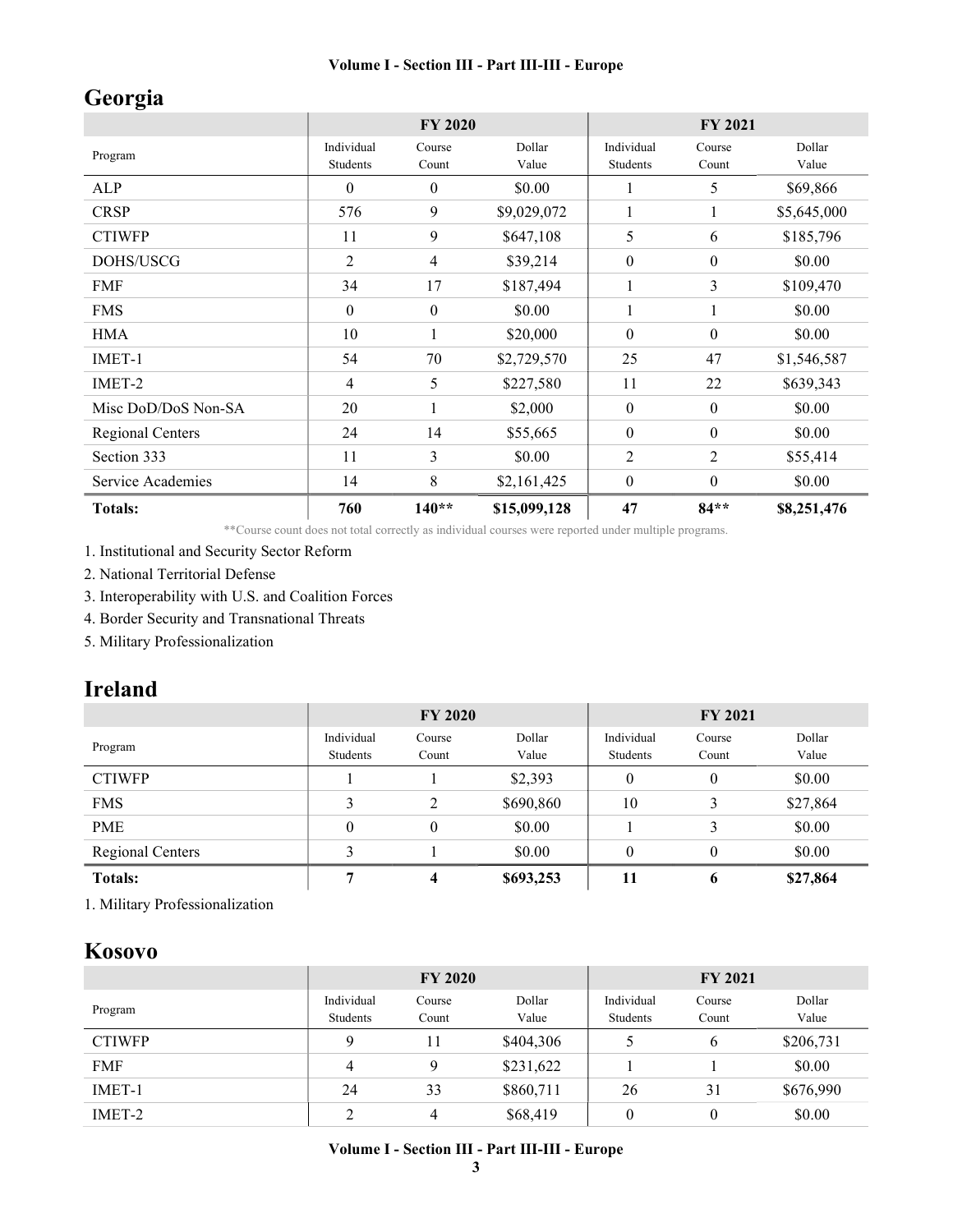| <b>IMET-X</b>     |     |        | \$38,663    |    |    | \$0.00    |
|-------------------|-----|--------|-------------|----|----|-----------|
| Regional Centers  | 27  | 16     | \$8,811     |    |    | \$0.00    |
| Section 333       | 32  |        | \$0.00      |    |    | \$0.00    |
| Service Academies |     |        | \$1,371,376 |    |    | \$0.00    |
| <b>Totals:</b>    | 104 | $79**$ | \$2,983,908 | 32 | 38 | \$883,721 |

\*\*Course count does not total correctly as individual courses were reported under multiple programs.

1. Institutional and Security Sector Reform

2. Military Professionalization

3. Interoperability with U.S. and Coalition Forces

4. Response to Humanitarian and Natural Disasters

5. Border Security and Transnational Threats

### Macedonia

|                   | <b>FY 2020</b>         |                 |                 | <b>FY 2021</b>         |                 |                 |
|-------------------|------------------------|-----------------|-----------------|------------------------|-----------------|-----------------|
| Program           | Individual<br>Students | Course<br>Count | Dollar<br>Value | Individual<br>Students | Course<br>Count | Dollar<br>Value |
| <b>CTIWFP</b>     | 3                      | 4               | \$147,508       | 5                      | 5               | \$86,677        |
| <b>FMF</b>        |                        |                 | \$0.00          | 10                     | 5               | \$37,466        |
| IMET-1            | 27                     | 27              | \$746,120       | 22                     | 27              | \$543,007       |
| IMET-2            |                        |                 | \$15,574        | 7                      | 11              | \$291,738       |
| Regional Centers  | 27                     | 16              | \$17,622        | $\theta$               | $\theta$        | \$0.00          |
| Section 333       | 142                    | 9               | \$6,650,991     | $\mathbf{0}$           | $\mathbf{0}$    | \$0.00          |
| Service Academies | 3                      | $\mathfrak{D}$  | \$251,806       | $\theta$               | $\theta$        | \$0.00          |
| <b>Totals:</b>    | 204                    | 60              | \$7,829,621     | 44                     | 48              | \$958,888       |

1. Interoperability with U.S. and Coalition Forces

2. Institutional and Security Sector Reform

3. Military Professionalization

4. Response to Humanitarian and Natural Disasters

### Malta

|                     | <b>FY 2020</b>         |                 |                 | <b>FY 2021</b>         |                 |                 |  |
|---------------------|------------------------|-----------------|-----------------|------------------------|-----------------|-----------------|--|
| Program             | Individual<br>Students | Course<br>Count | Dollar<br>Value | Individual<br>Students | Course<br>Count | Dollar<br>Value |  |
| <b>CTIWFP</b>       |                        |                 | \$2,393         | 5                      | 4               | \$16,525        |  |
| IMET-1              | $\overline{2}$         | 3               | \$27,872        | 17                     | 14              | \$113,617       |  |
| IMET-2              | $\theta$               | $\theta$        | \$0.00          |                        |                 | \$1,441         |  |
| Misc DoD/DoS Non-SA | 4                      | 3               | \$0.00          |                        |                 | \$0.00          |  |
| Regional Centers    | 3                      | 3               | \$0.00          | $\theta$               | $\theta$        | \$0.00          |  |
| Section 333         | $\theta$               | $\theta$        | \$0.00          | 48                     | 10              | \$158,023       |  |
| <b>Totals:</b>      | 10                     | 10              | \$30,265        | 72                     | 30              | \$289,606       |  |

1. Military Professionalization

# Moldova

| $EVI$ 2020<br>------ | TTAOA<br>Y ZUZI |
|----------------------|-----------------|
|                      |                 |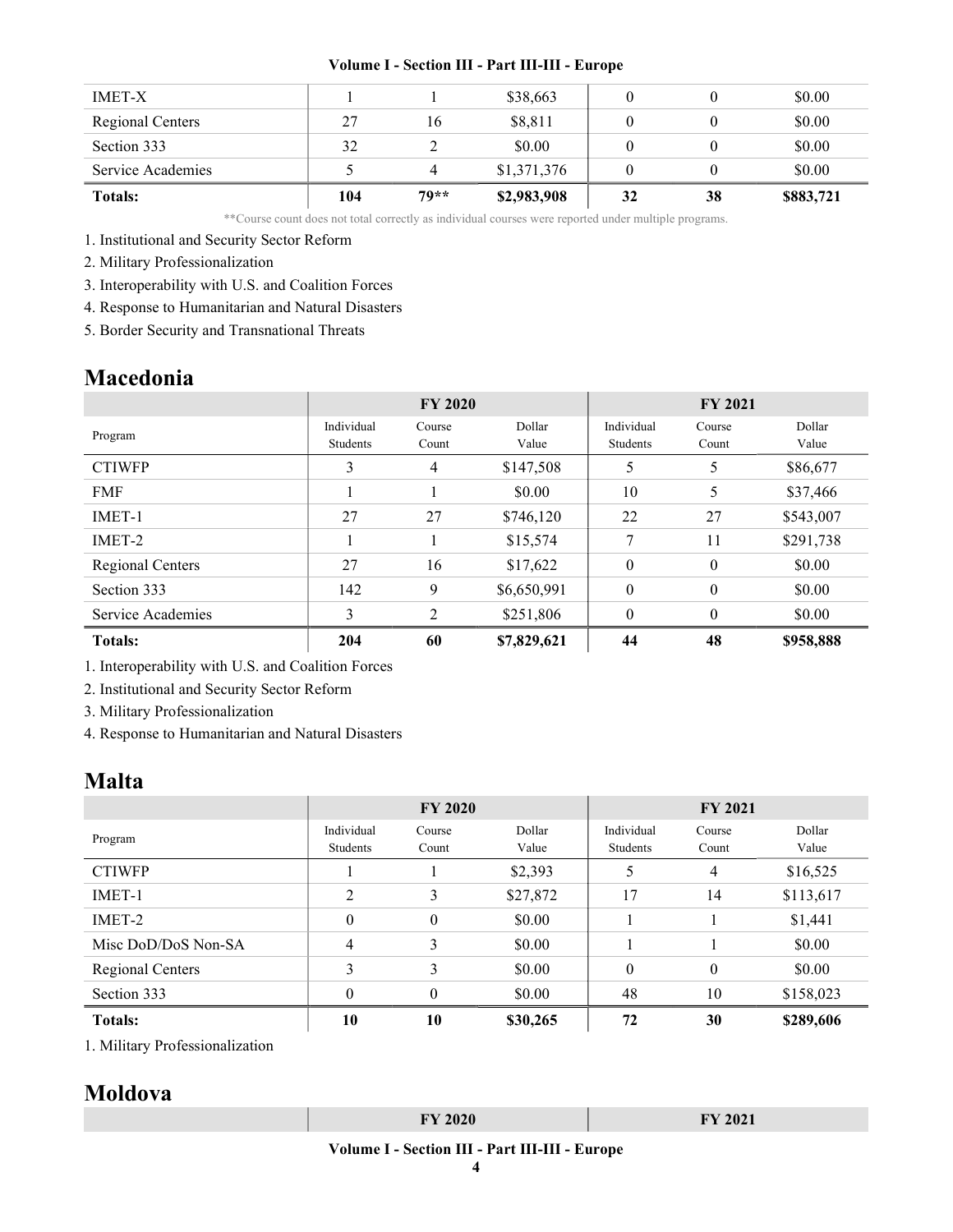| Program           | Individual<br>Students | Course<br>Count | Dollar<br>Value | Individual<br>Students | Course<br>Count  | Dollar<br>Value |
|-------------------|------------------------|-----------------|-----------------|------------------------|------------------|-----------------|
| <b>CTIWFP</b>     | 4                      | 4               | \$61,728        | 2                      | 2                | \$29,523        |
| Exchange          | $\overline{4}$         |                 | \$36,000        | $\mathbf{0}$           | $\mathbf{0}$     | \$0.00          |
| <b>FMF</b>        | 2                      | 5               | \$81,845        | 3                      | 6                | \$135,455       |
| <b>HMA</b>        | 22                     |                 | \$44,000        | $\theta$               | $\boldsymbol{0}$ | \$0.00          |
| IMET-1            | 65                     | 69              | \$1,545,382     | 26                     | 40               | \$951,907       |
| IMET-2            |                        | 3               | \$67,555        | $\mathbf{0}$           | $\mathbf{0}$     | \$0.00          |
| Non-SA, UC        |                        |                 | \$3,000         | $\mathbf{0}$           | $\mathbf{0}$     | \$0.00          |
| Regional Centers  | 26                     | 13              | \$30,597        | $\boldsymbol{0}$       | $\boldsymbol{0}$ | \$0.00          |
| Service Academies | 11                     | 10              | \$1,408,382     | $\boldsymbol{0}$       | $\theta$         | \$0.00          |
| <b>Totals:</b>    | 136                    | 107             | \$3,278,489     | 31                     | $47**$           | \$1,116,885     |

\*\*Course count does not total correctly as individual courses were reported under multiple programs.

- 1. National Territorial Defense
- 2. Internal Security
- 3. Border Security and Transnational Threats
- 4. Institutional and Security Sector Reform
- 5. Peacekeeping

### Monaco

|                | <b>FY 2020</b>         |                 |                 | <b>FY 2021</b>         |                 |                 |
|----------------|------------------------|-----------------|-----------------|------------------------|-----------------|-----------------|
| Program        | Individual<br>Students | Course<br>Count | Dollar<br>Value | Individual<br>Students | Course<br>Count | Dollar<br>Value |
| Exchange       | 16                     |                 | \$144,000       |                        |                 | \$0.00          |
| <b>Totals:</b> | 10                     |                 | \$144,000       |                        |                 | \$0.00          |

1. Military Professionalization

# Montenegro, Republic of

|                   | <b>FY 2020</b>         |                 |                 | <b>FY 2021</b>         |                 |                 |
|-------------------|------------------------|-----------------|-----------------|------------------------|-----------------|-----------------|
| Program           | Individual<br>Students | Course<br>Count | Dollar<br>Value | Individual<br>Students | Course<br>Count | Dollar<br>Value |
| <b>CTIWFP</b>     | 3                      | 3               | \$23,880        |                        |                 | \$13,583        |
| <b>FMF</b>        | $\theta$               | $\theta$        | \$0.00          | 3                      | 3               | \$0.00          |
| IMET-1            | 13                     | 22              | \$657,231       | 11                     | 19              | \$750,542       |
| IMET-2            | $\theta$               | $\theta$        | \$0.00          | 3                      | 4               | \$77,497        |
| Regional Centers  | 10                     | 9               | \$8,811         | $\theta$               | $\theta$        | \$0.00          |
| Service Academies | $\overline{c}$         |                 | \$174,672       | $\theta$               | $\theta$        | \$0.00          |
| <b>Totals:</b>    | 28                     | 35              | \$864,594       | 18                     | 27              | \$841,622       |

1. Institutional and Security Sector Reform

2. Military Professionalization

3. Interoperability with U.S. and Coalition Forces

4. Response to Humanitarian and Natural Disasters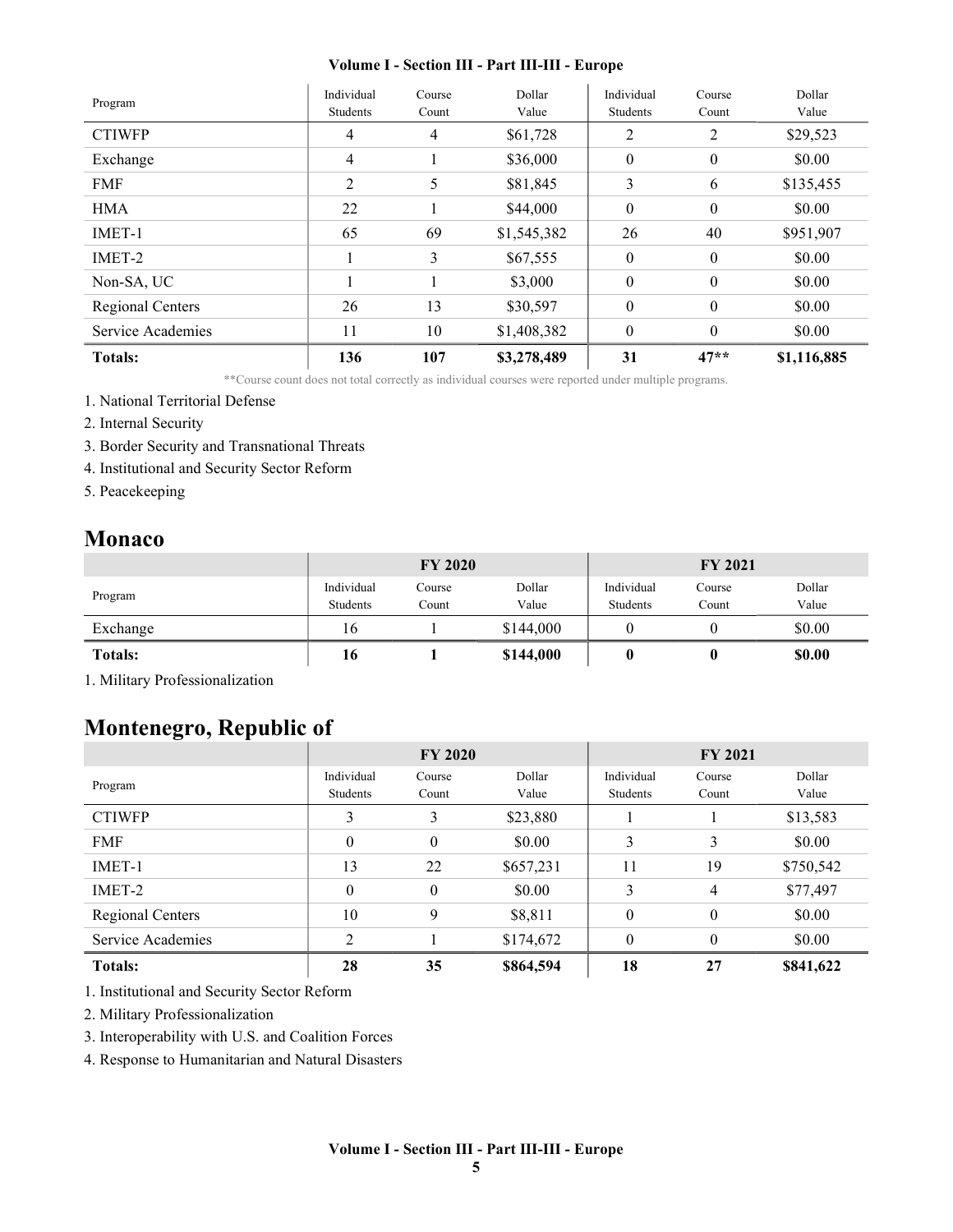# Russia

|                         | <b>FY 2020</b>         |                 |                 | <b>FY 2021</b>         |                 |                 |
|-------------------------|------------------------|-----------------|-----------------|------------------------|-----------------|-----------------|
| Program                 | Individual<br>Students | Course<br>Count | Dollar<br>Value | Individual<br>Students | Course<br>Count | Dollar<br>Value |
| <b>Regional Centers</b> |                        |                 | \$0.00          |                        |                 | \$0.00          |
| <b>Totals:</b>          |                        |                 | <b>SO.00</b>    |                        |                 | \$0.00          |

1. Strategic Bilateral and Regional Relations

# Serbia, Republic of

|                  | <b>FY 2020</b>         |                 |                 | <b>FY 2021</b>         |                  |                 |
|------------------|------------------------|-----------------|-----------------|------------------------|------------------|-----------------|
| Program          | Individual<br>Students | Course<br>Count | Dollar<br>Value | Individual<br>Students | Course<br>Count  | Dollar<br>Value |
| <b>CTIWFP</b>    |                        |                 | \$2,393         | 5                      | $\overline{4}$   | \$11,649        |
| DOHS/USCG        | 8                      |                 | \$0.00          | $\mathbf{0}$           | $\mathbf{0}$     | \$0.00          |
| <b>FMS</b>       |                        | 2               | \$177,769       | $\mathbf{0}$           | $\mathbf{0}$     | \$0.00          |
| IMET-1           | 16                     | 20              | \$361,277       | 12                     | 15               | \$473,835       |
| Regional Centers | 20                     | 13              | \$17,622        | $\mathbf{0}$           | $\boldsymbol{0}$ | \$0.00          |
| Section 333      | 31                     | $\mathfrak{D}$  | \$42,817        | $\theta$               | $\theta$         | \$0.00          |
| <b>Totals:</b>   | 77                     | 39              | \$601,878       | 17                     | 19               | \$485,484       |

1. Military Professionalization

2. Peacekeeping

3. Institutional and Security Sector Reform

4. Response to Humanitarian and Natural Disasters

# Sweden

|                         | <b>FY 2020</b>         |                 |                 | <b>FY 2021</b>         |                 |                 |
|-------------------------|------------------------|-----------------|-----------------|------------------------|-----------------|-----------------|
| Program                 | Individual<br>Students | Course<br>Count | Dollar<br>Value | Individual<br>Students | Course<br>Count | Dollar<br>Value |
| <b>FMS</b>              | 79                     | 59              | \$5,048,649     | 99                     | 52              | \$3,367,467     |
| <b>Regional Centers</b> |                        |                 | \$0.00          |                        |                 | \$0.00          |
| <b>Totals:</b>          | 83                     | 62              | \$5,048,649     | 99                     | 52              | \$3,367,467     |

1. Military Professionalization

2. Strategic Bilateral and Regional Relations

# Switzerland

|                         | <b>FY 2020</b>         |                 |                 | <b>FY 2021</b>         |                 |                 |
|-------------------------|------------------------|-----------------|-----------------|------------------------|-----------------|-----------------|
| Program                 | Individual<br>Students | Course<br>Count | Dollar<br>Value | Individual<br>Students | Course<br>Count | Dollar<br>Value |
| <b>FMS</b>              | b                      |                 | \$396,214       |                        | 14              | \$419,265       |
| <b>Regional Centers</b> |                        |                 | \$0.00          |                        |                 | \$0.00          |
| <b>Totals:</b>          | 13                     | 15              | \$396,214       |                        | 14              | \$419,265       |

1. Military Professionalization

2. Strategic Bilateral and Regional Relations